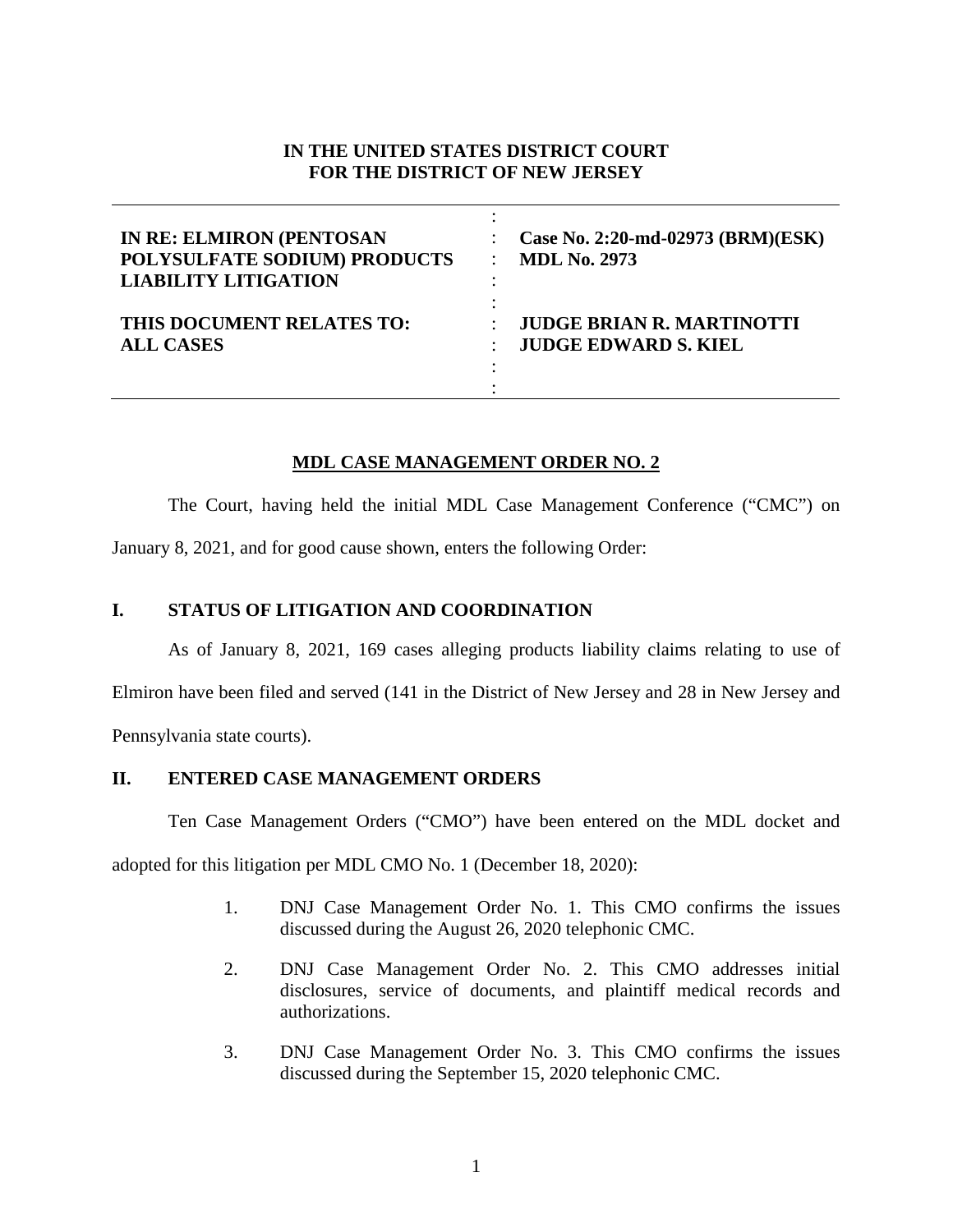- 4. DNJ Case Management Order No. 4. This CMO confirms the issues discussed during the October 7, 2020 telephonic CMC.
- 5. DNJ Case Management Order No. 5. This CMO addresses the dismissal of the Named Bayer Defendants, as defined in the Order.
- 6. DNJ Case Management Order No. 6. This CMO addresses the production of physically and electronically stored information.
- 7. DNJ Case Management Order No. 7. This CMO confirms the issues discussed during the October 26, 2020 telephonic CMC.
- 8. DNJ Case Management Order No. 8. This CMO confirms the issues discussed during the November 16, 2020 telephonic CMC.
- 9. Protective Order. The parties' protective order ensures that protection is afforded to those materials so entitled and addresses any inadvertent production of documents or information protected from disclosure by the attorney-client privilege, work-product immunity, or other applicable privilege.
- 10. Privilege Order. This CMO governs privileged materials and privilege logs.

#### **III. LEADERSHIP & ORGANIZATION**

- A. A proposed Plaintiffs leadership structure, constructed in accordance with the Court's directives to focus on diversity, including diversity with respect to ethnicity, gender, experience, and geography, was submitted to the Court on January 13, 2021. Any and all comments or objections shall be submitted to the Court on or before January 20, 2021 (i.e. within seven days of said request.)
- B. Plaintiffs' counsel does not object to the Janssen Defendants' proposed leadership structure, and therefore the Court appoints: **Kristen Fournier** and **Bruce Hurley**  of King & Spalding as MDL Lead Counsel, **Michael C. Zogby** of Faegre Drinker as MDL Liaison Counsel, and **Richard Bernardo** of Skadden as Janssen Defendants' MDL Discovery Counsel.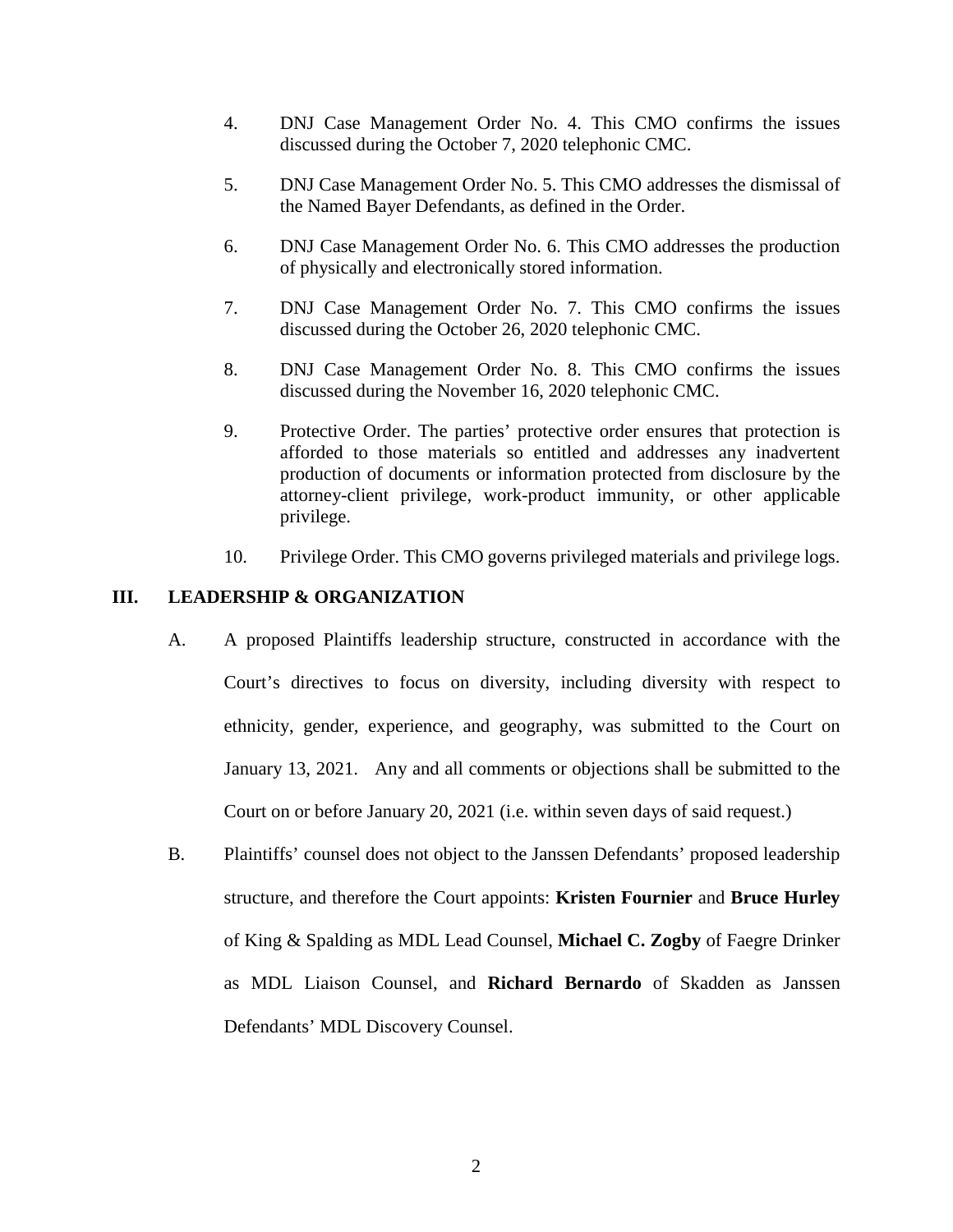C. The parties are encouraged to provide opportunities to diversify, to have other attorneys appear before the Court and gain experience in MDL practice, and to so advise the Court if an attorney is arguing a motion or appearing for the first time on an issue.

## **IV. ORGANIZATION & EFFICIENCY**

- A. **State-Federal Coordination.** The parties have been meeting and conferring with attorneys in state court jurisdictions to coordinate content and entry of orders, avoid duplicative efforts and inconsistent processes, and conserve judicial resources to the extent practicable. The parties will update the Court regarding these efforts at the next CMC.
- B. **Motion Practice.** As ordered by the Court in MDL CMO No. 1, all previously filed motions not filed to the MDL Master Docket directly are administratively terminated.
- C. **Case Management-Related Issues.** The parties will continue to meet and confer, with guidance from the Court, on various foundational case management issues that will likely arise, and will report back to the Court at the next CMC.
- D. **Discovery.** The parties will continue to meet and confer on various discovery issues, including but not limited to those listed below, and report back at the next CMC:
	- 1. **Fact Sheets.** Plaintiffs and Defendants have made significant progress on drafting a form and model Plaintiff Fact Sheet ("PFS") and Defense Fact Sheet ("DFS"). The parties shall update the Court regarding timing and submission of proposed forms at the next CMC.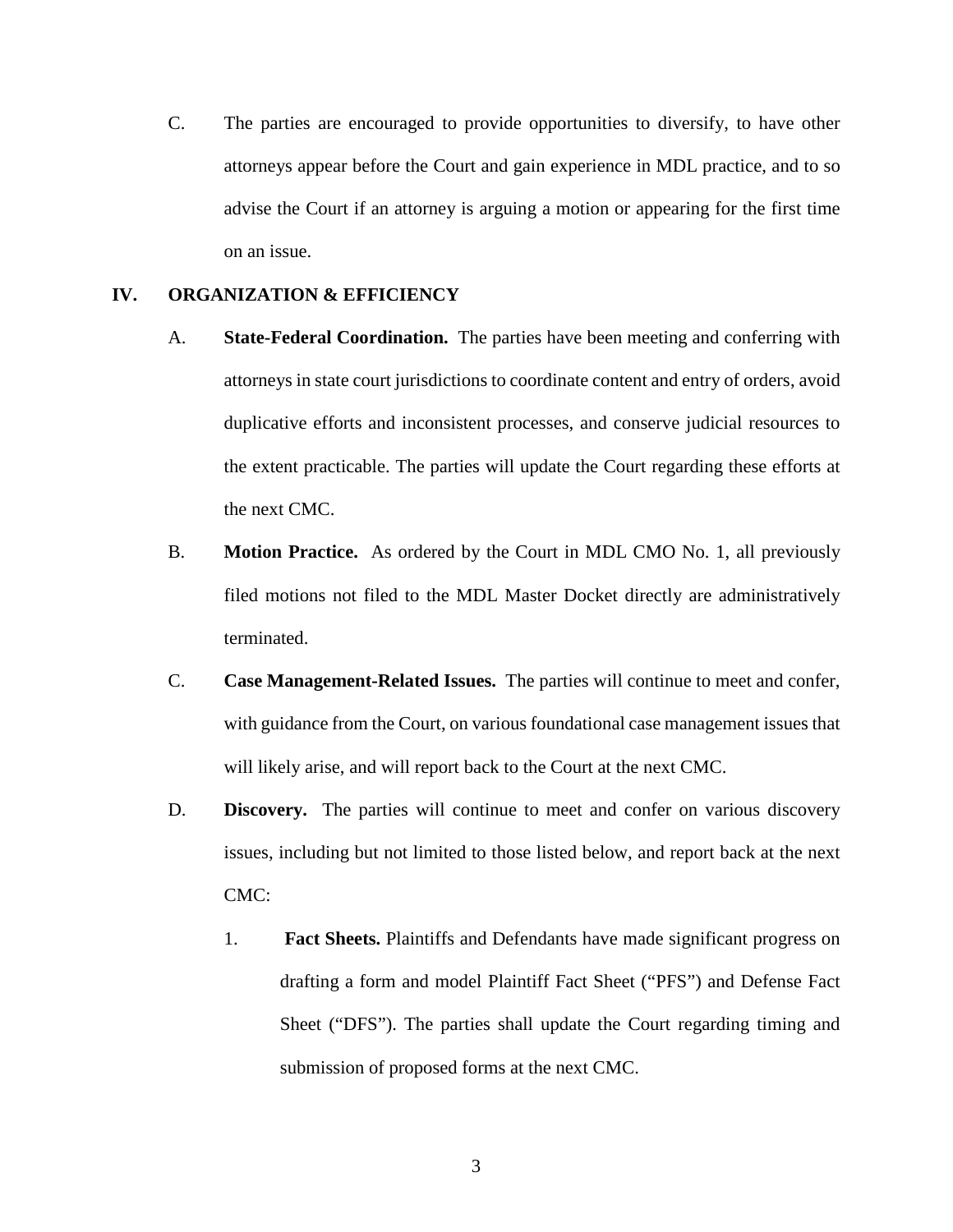- 2. **Depositions.** Plaintiffs conducted a Rule 30(b)(6) deposition of the Janssen Defendants' witness per DNJ CMO No. 5 on November 11, 2020, which was not completed, and the parties are m.eeting and conferring to schedule another date for a 30-minute follow-up and continued examination. The parties also are meeting and conferring regarding additional Rule 30(b)(6) depositions, and shall coordinate those efforts with the state court liaison to cross notice in any state actions. The parties are also meeting and conferring regarding a remote deposition protocol to govern the conduct of depositions in this matter during the pandemic for so long as necessary, and shall report on status during the next CMC.
- 3. **Written Master Discovery Requests.** Plaintiffs propounded on the Janssen Defendants a proposed master set of discovery requests, including interrogatories and document demands, on November 13, 2020. Pursuant to MDL CMO No. 1, those Requests were stayed. With the entry of this Order, the discovery stay set forth in MDL CMO No. 1 and applicable to these discovery demands is hereby lifted. The parties shall update the court on status and timing for objections and responses at the next CMC.
- 4. **Document Productions.** On October 23, 2020, November 13, 2020, and December 11, 2020, the Janssen Defendants produced the first three installments of their rolling production. The parties will meet and confer to address the timing and scope of the continued productions until discovery is completed, and the parties continue to meet and confer on overall document production issues.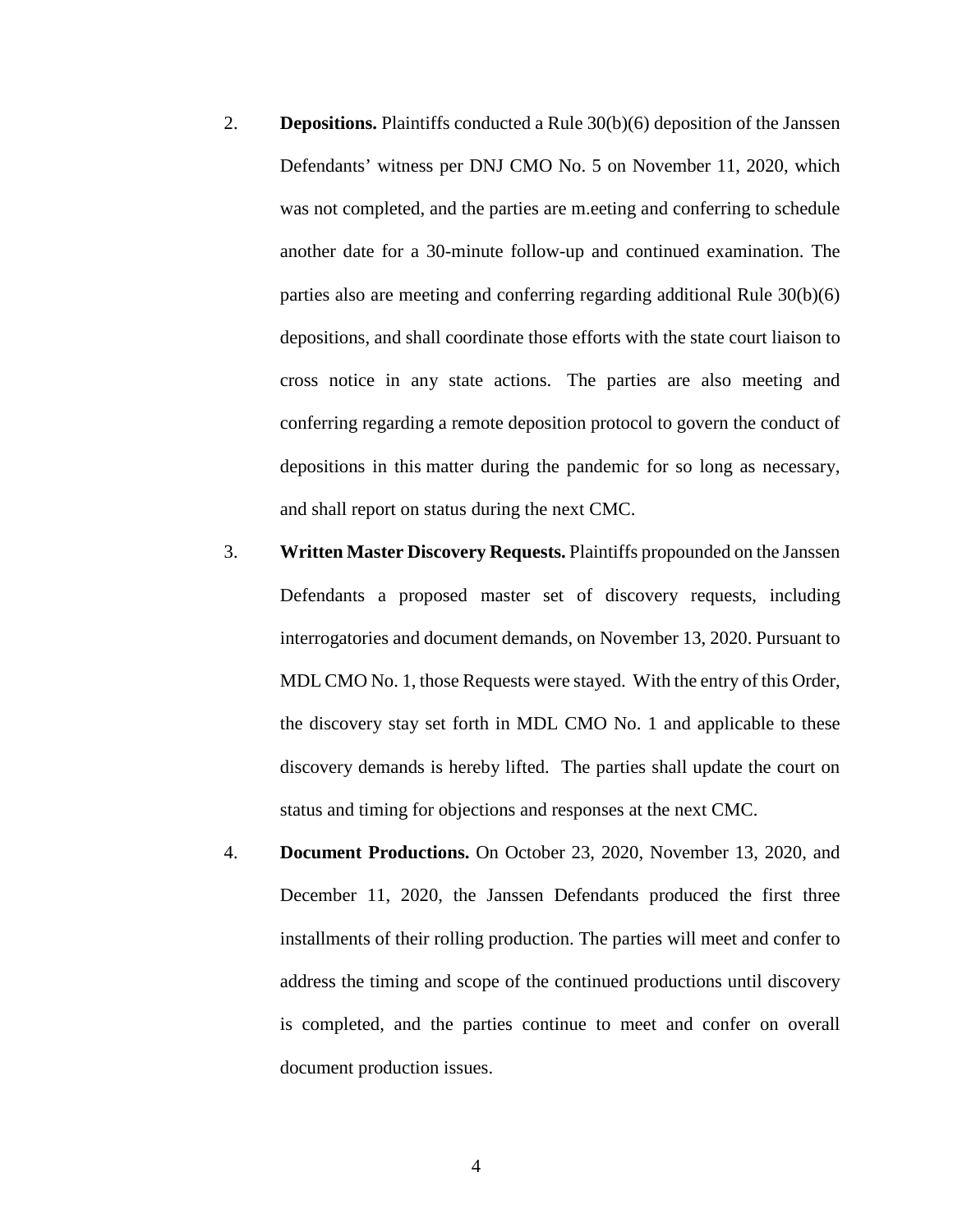5. **Discovery Stay.** As discussed during the January 8, 2021 CMC, the discovery stay set forth in MDL CMO No. 1 shall be lifted as of the entry of this Order so that discovery may proceed.

#### E. **Status of Various Defendants.**

- 1. **Teva Defendants.** The vast majority of plaintiffs who named Teva Pharmaceuticals USA, Inc. have agreed to dismiss Teva Pharmaceuticals USA, Inc., via stipulation with agreed to terms and protections for all parties. The parties also continue to meet and confer on the potential dismissal of additional Teva entities, and shall report on the status of their discussions at the next CMC.
- 2. **Bayer Defendants.** DNJ CMO No. 5 has resulted in the dismissal of the Named Bayer Defendants, as defined in the Order, for all presently filed cases, as well as any matters filed or transferred to this Court going forward.
- F. **Extension and Stay.** Defendants' initial entries of appearance and deadlines to answer or otherwise plead remain tolled until further Court order, to be discussed at the next CMC.

## V. **FUTURE CASE MANAGEMENT CONFERENCE DATES.**

- A. The Court intends to schedule CMCs on the second Wednesday of each month throughout 2021, as follows:
	- February 10;
	- March 10;
	- April 14;

<span id="page-4-0"></span> <sup>1</sup> The Teva Defendants include: (1) Teva Pharmaceuticals USA, Inc.; and (2) Teva Branded Pharmaceutical Products R&D, Inc.